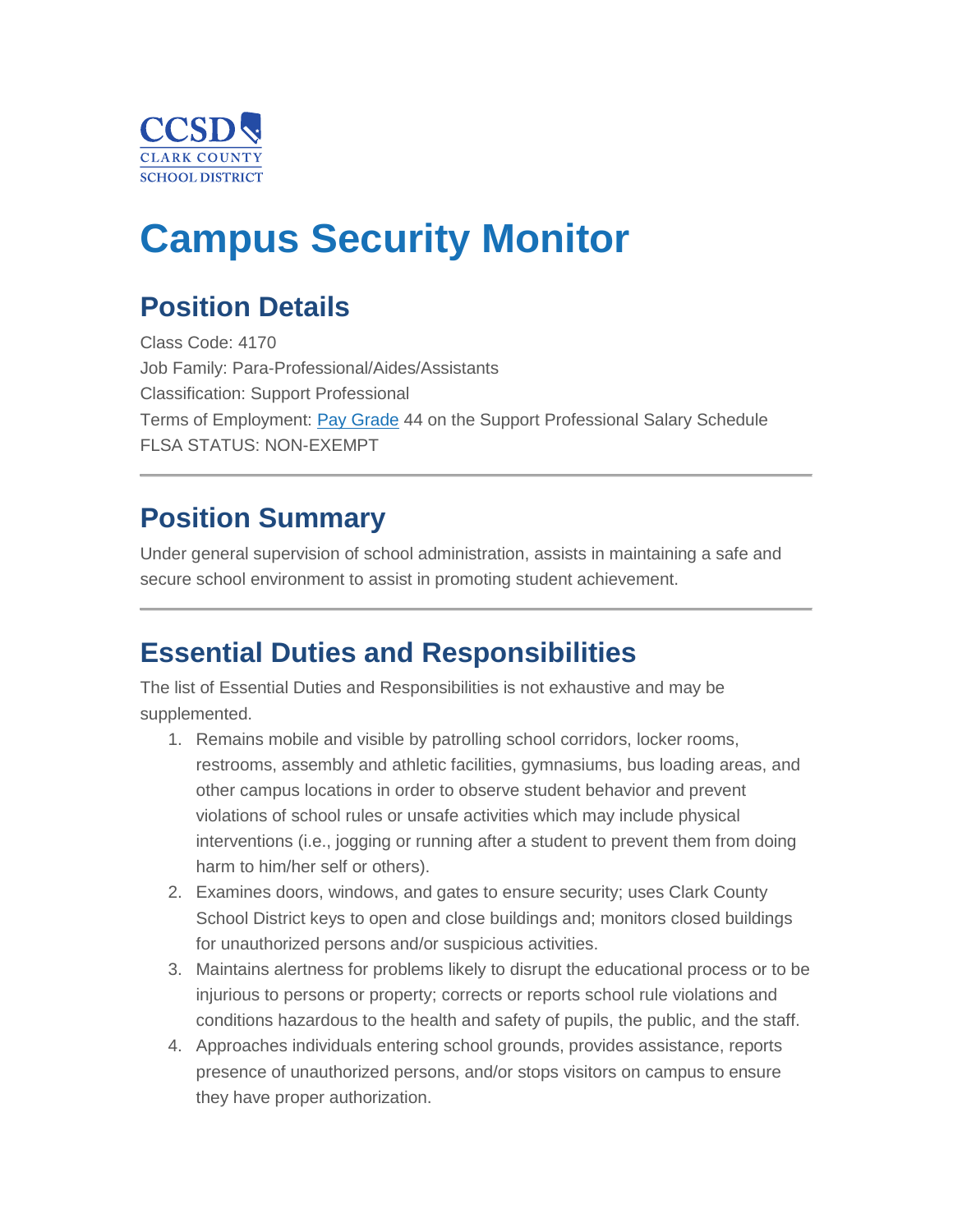- 5. Observes and monitors student behavior outside the classroom.
- 6. Intervenes appropriately in situations likely to result in disruption or injury and imposes appropriate consequences for student conduct in alignment with District and school policy.
- 7. Maintains positive relationships and acts as a liaison with law enforcement, school and District staff, students, parents/guardians, and community members.
- 8. Notifies administrators of bullying incidents, gang activities, and/or threats of harm to students on or near campus, and other issues that require immediate attention.
- 9. Assists in carrying out emergency response plans (i.e., fire drills, bomb threats, lock downs, etc.).
- 10. Refers students to administration in cases of flagrant or repeated violations of school policies and/or regulations and assists teachers when requested in dealing with disruptive students.
- 11. Operates a two-way radio to communicate with school office and other school security personnel.
- 12. Diffuses threatening situations/confrontations in a positive and constructive manner.
- 13. Administers Cardiopulmonary Resuscitation (CPR)/Automated External Defibrillator (AED), as necessary.
- 14. Observes, intervenes, and gathers information regarding inappropriate activities.
- 15. Prepares Student Incident Reports, referrals, and witness statements, as necessary.
- 16. Operates all functions of various security surveillance cameras.
- 17. Conforms to safety standards, as prescribed.
- 18. Performs other tasks related to the position, as assigned.

### **Distinguishing Characteristics**

Involves physically patrolling school campus and other areas, as assigned, to monitor student activities and report incidents to administrators and school police.

# **Knowledge, Skills, and Abilities (Position Expectations)**

1. Knowledge of safety rules and procedures to be observed by students and standards of courtesy and behavior expected of students.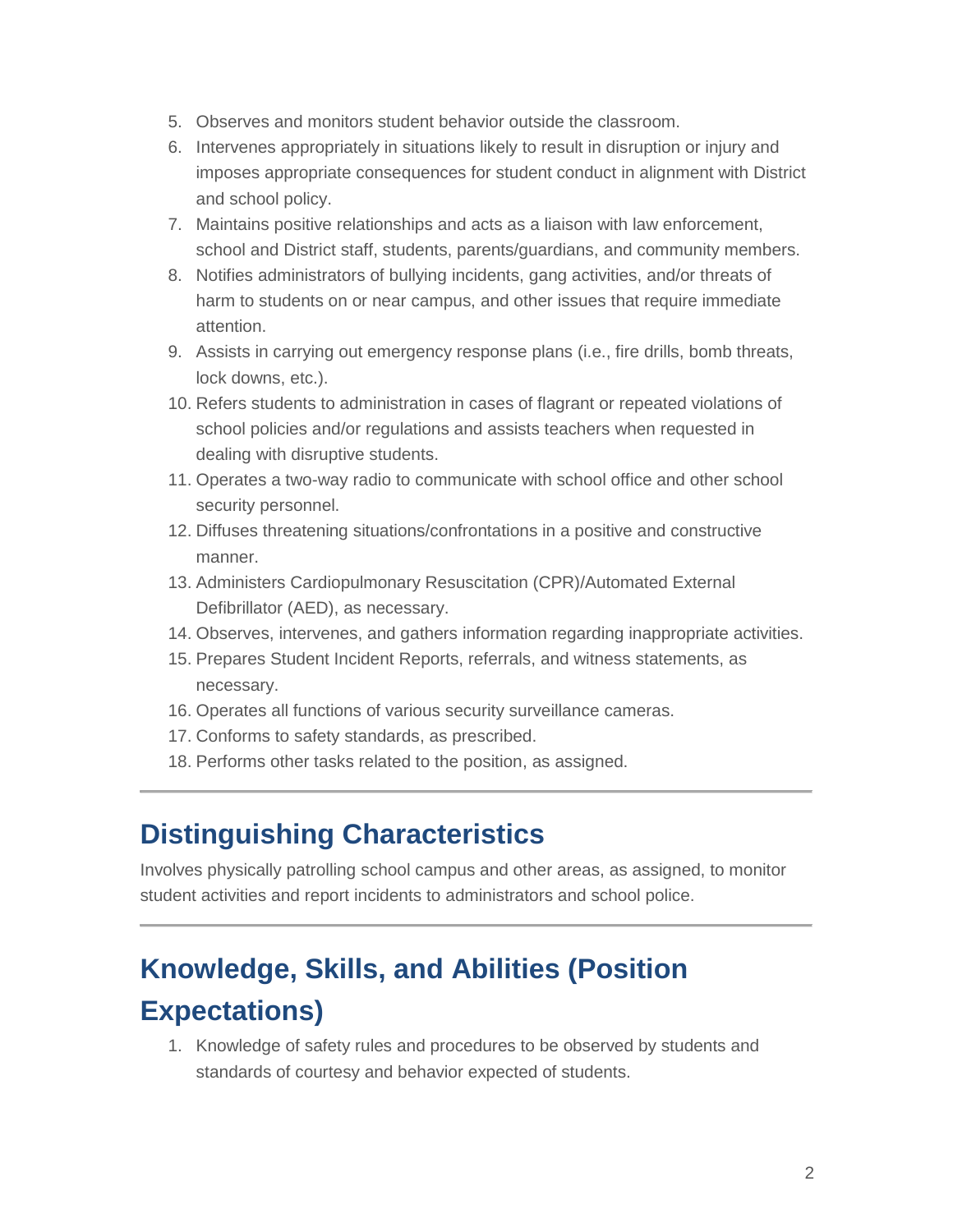- 2. Knowledge of interpersonal skills using tact, patience, flexibility, and customer service orientation.
- 3. Knowledge of and skill in performing building security and lock procedures, both opening and closing of school facilities.
- 4. Knowledge of adolescent development, behavior, and social influences.
- 5. Knowledge of the operation of a two-way radio and use established public security codes.
- 6. Knowledge of District and community resources to assist students and families.
- 7. Knowledge of methods of investigation and property protection.
- 8. Knowledge of and ability to use conflict resolution strategies/skills.
- 9. Ability to perform and use CPR/AED and Universal Precautions, when necessary.
- 10. Ability to patrol and monitor school campus and other areas to maintain order and security, as assigned.
- 11. Ability to learn and apply relevant Nevada Revised Statutes (NRS) and District rules, policies, regulations, and school procedures.
- 12. Ability to perform duties with patience and tact and to exercise good judgment to maintain discipline and order within established guidelines.
- 13. Ability to communicate effectively both orally and in writing in a professional manner.
- 14. Ability to read hand-written and typed notes and memoranda.
- 15. Ability to follow established investigatory protocols and to prepare clear and concise incident reports and witness statements, as necessary.
- 16. Ability to successfully conduct security patrols without direct supervision.
- 17. Ability to interact effectively with persons of divergent cultural and educational backgrounds.
- 18. Ability to determine when to intervene in physical confrontations, when to defuse/de-escalate confrontations, and when to refer situations to an administrator or school police officer.
- 19. Ability to communicate and act effectively in a crisis.
- 20. Ability to handle multiple tasks under stressful situations.
- 21. Ability to work flexible hours and shifts.
- 22. Ability to build, establish, and maintain cooperative, effective, and positive working relationships with students, co-workers, parents/guardians, and the public/community.
- 23. Ability to recognize and report hazards and apply safe work methods.
- 24. Possess physical and mental stamina commensurate with the responsibilities of the position.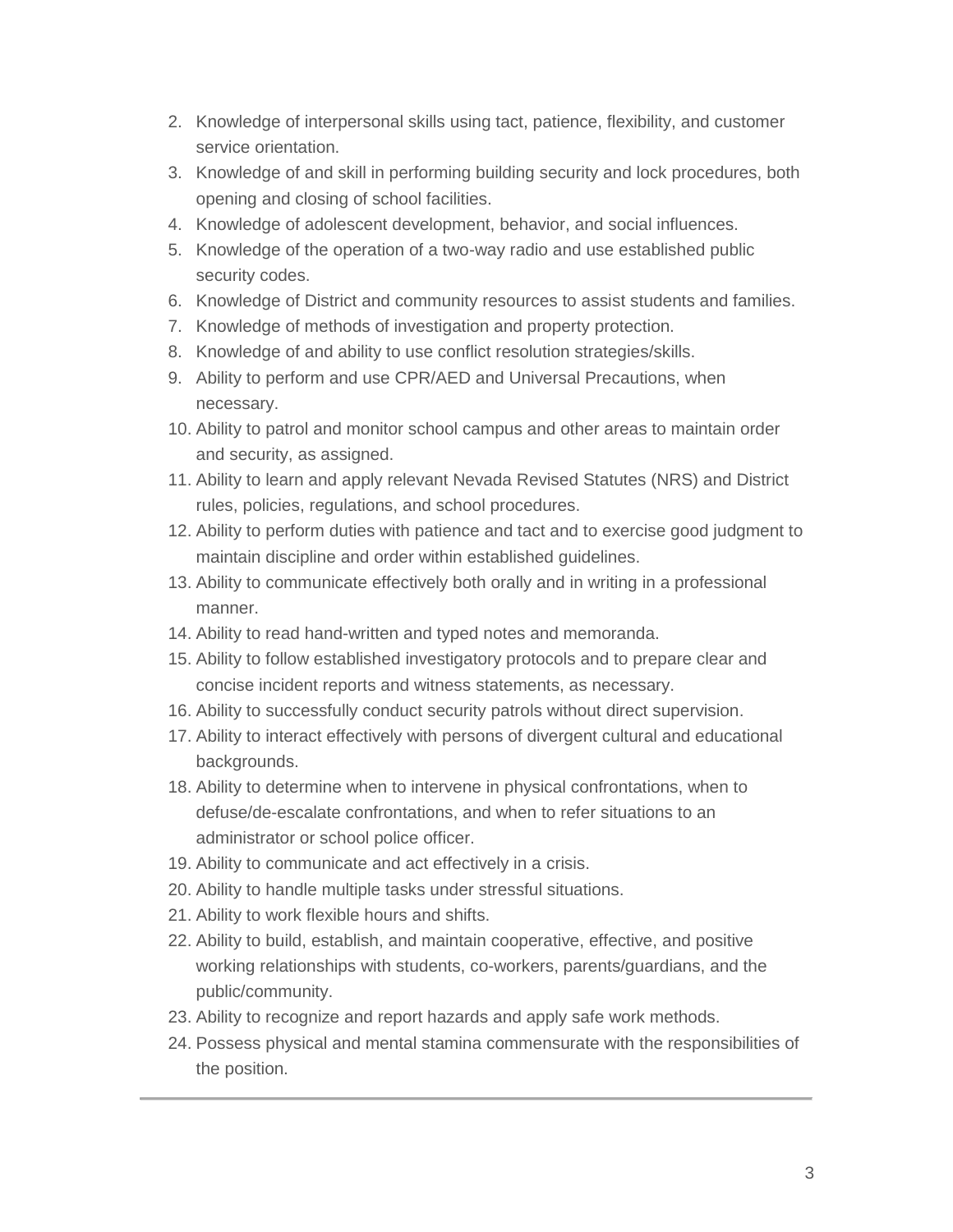## **Position Requirements**

#### **Education, Training, and Experience**

- 1. High school graduation or other equivalent (i.e., General Education Development (GED), foreign equivalency, etc.).
- 2. Experience working with children and youth.
- 3. Successful completion of Clark County School District Campus Security Monitor training, which includes the online modules, a physical agility test, and any tests administered during the full day defensive tactics training. Training must be successfully completed prior to the start date in the position.

#### **Licenses and Certifications**

- 1. Current Cardiopulmonary Resuscitation (CPR)/Automated External Defibrillator (AED) certificate from the American Heart Association, American Red Cross, or other similar organization. Certification must be maintained for the duration of the assignment. Certification training must be in person and include a hands-on component. Online courses will not be accepted. A copy of the front and back of the CPR/AED certification must be uploaded into the application.
- 2. Current Clark County School District Campus Security Monitor certificate. Must be maintained for the duration of the assignment.

#### **Preferred Qualifications**

- 1. Professional work experience with children and youth.
- 2. Bilingual preferred.

### **Document(s) Required at Time of Application**

- 1. High school transcript or other equivalent (i.e., GED, foreign equivalency, etc.).
- 2. Successful completion of the District's Campus Security Monitor Training. Training must be successfully completed prior to the start date in the position.
- 3. Current CPR/AED certificate as indicated above. A copy of the front and back of the CPR/AED certification must be uploaded into the application.
- 4. Specific documented evidence of training and experience to satisfy qualifications.

### **Examples of Assigned Work Areas**

Clark County School District school campuses – classrooms, corridors, restrooms, cafeterias, playgrounds, locker rooms, gymnasiums, other designated school areas, etc.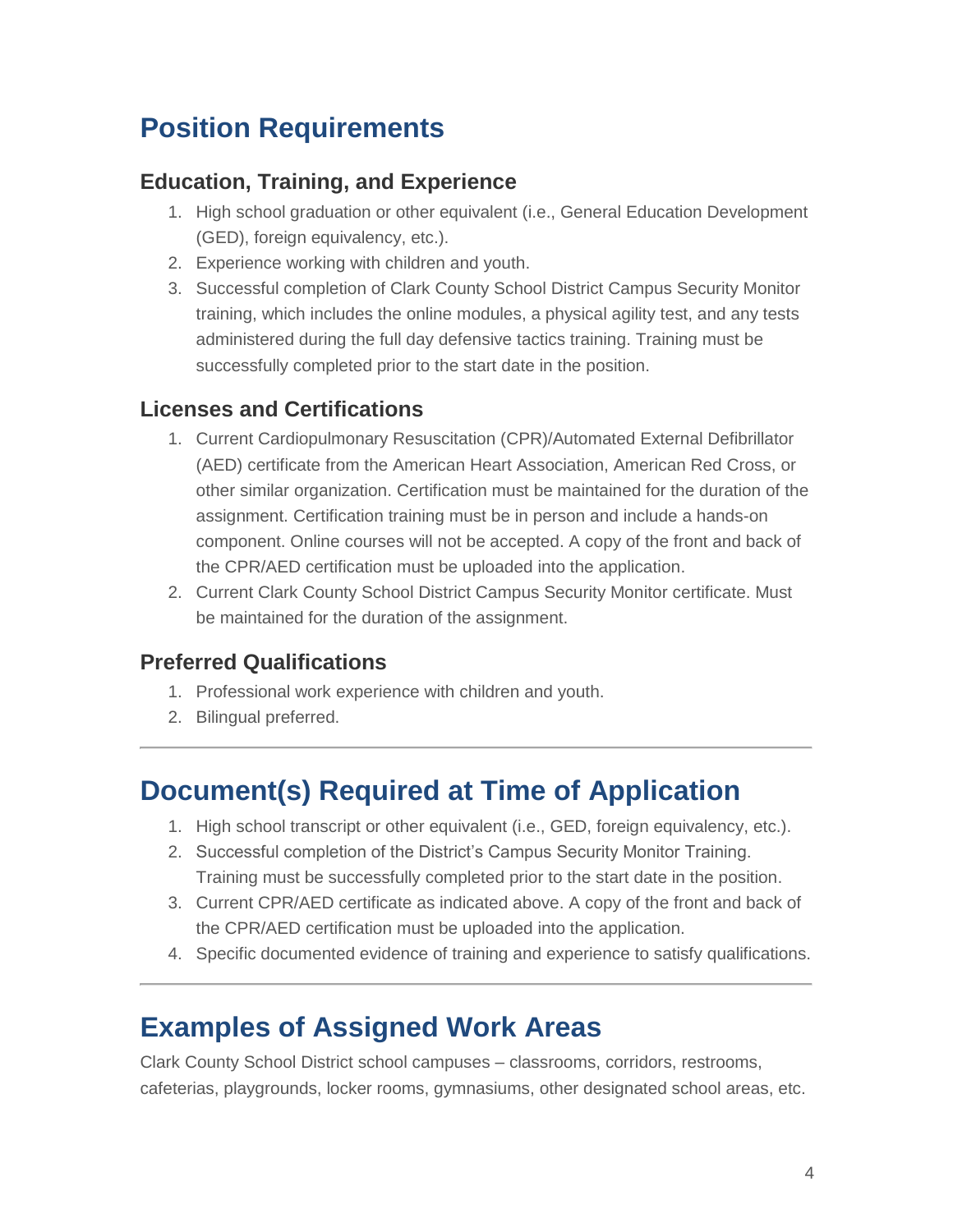### **Work Environment**

### **Strength**

Medium - exert force up to 50 lbs., occasionally.

### **Physical Demand**

Strength to break-up fights between and among students. Standing for extended periods of time and walking for long periods of time. Running, jogging, crouching, and bending, climbing, balancing, stooping, kneeling, crawling, reaching, handling, and repetitive fine motor activities. Carrying objects weighing up to 50 lbs. Hearing normal voice-range frequencies. Hearing and speech to communicate on a two-way radio, in person, or over the telephone. Vision: Frequent near acuity, occasional far acuity, and color vision. Vision to read printed and online materials, a Video Display Terminal (VDT) screen, and other monitoring devices.

#### **Environmental Conditions**

Exposure to outside weather conditions with temperatures ranging from mild/moderate to extreme cold/heat. May involve exposure to noise levels ranging from moderate to very loud for occasional to frequent time periods.

#### **Hazards**

Furniture, office equipment, communicable diseases, chemicals and fumes (as related to specific assignment), and power/hand-operated equipment and machinery (as related to specific assignment).

# **Examples of Equipment/Supplies Used to Perform Tasks**

Mandatory uniform and two-way radio will be provided.

### **AA/EOE Statement**

The Clark County School District is proud to be an equal opportunity employer. The Clark County School District is committed to providing all applicants and employees equal employment opportunities without regard to race, color, religion, sex, gender identity or expression, sexual orientation, national origin, genetics, disability, age, military status, or other characteristics protected by applicable law. Here at Clark County School